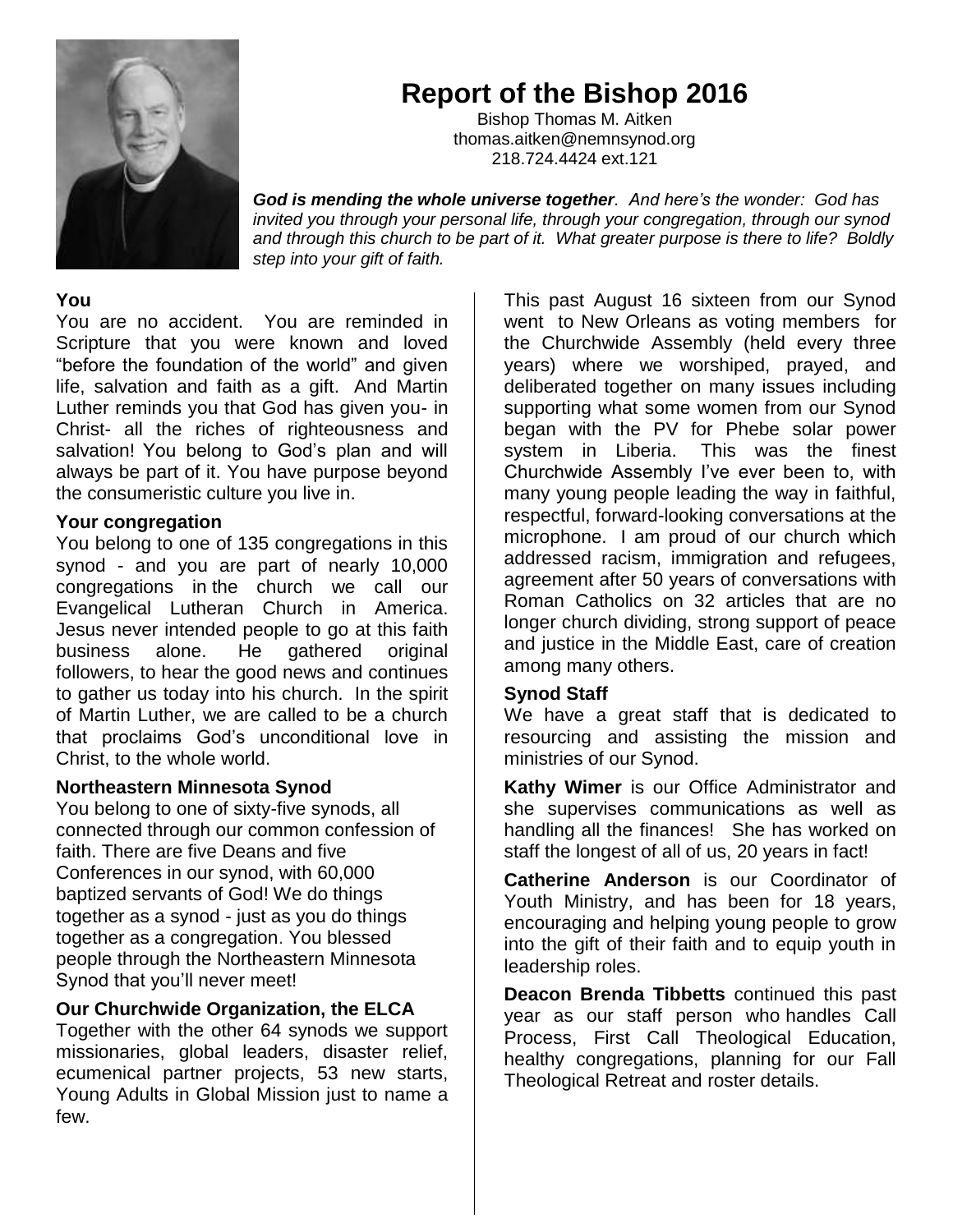**Tammy Segel-Crilly** began a half time position in Jan 2016 and in addition to the normal office support, works on the Web Site, coordinates communication and creates necessary documents and other pieces that bring us together.

**Pastor Amy Odgren** joined our staff in November as our Director of Evangelical Mission. This position is paid  $\frac{3}{4}$  time by our Churchwide organization and ¼ time by our Synod. Pastor Amy has been out and about our synod with Mission Planning, renewing congregations, congregational stewardship, and preaching regularly as she is invited. She also oversees our Synod Candidacy Committee, assisting people who sense a call to Rostered Leadership in this church. You'll enjoy her gifts as you create your Intentional Mission Plan for your congregation.

### **It is my privilege to serve as your Bishop.**

Now 8 years into this call, I take seriously my role to preach and teach the gospel, to support your congregation and leaders in hearing the gospel and serving your neighbor. I make time for regular Bishop Visitations to Confirmation Students and their parents across our synod, reminding them of their call in Christ and anointing them for service. It has been my passion, as you know, to encourage your congregation to form your *Vision Team* and grow into the joy of creating your intentional Mission Plan, with the help of both myself and Pr. Amy Odgren. *(See our Website for the Document: The Mission We Share.)*

We are not simply a gathering of like-minded people. We're not a social club. The church is Jesus' idea, gathering a people to hear and be nurtured in the gospel, grow into faith, then bless the world. When congregations end up focusing on their culture or cuisine, when the building becomes a shrine, or when the purpose becomes to cater to the members we have lost Christ's purpose for us; Time for new vision and planning. Through your written Mission Plan, new ministries and priorities will emerge and some things will look different from the past. Closing one chapter, whether in your personal life, or the life of your congregation, and opening the door to a new vital chapter is

what life and faith is about. 52 congregations are currently doing this or have completed it.

I want to lead us into becoming a synod that is focused on developing **vital congregations** and creating a **culture of leadership.**  This past year I ordained four people into the Ministry of Word and Sacrament:

- 1. Sierra Westerman, serving Immanuel in Brunswick.
- 2. Eric Thiele, serving Northern Lights Parish (Palo, Hoyt Lakes, Aurora)
- 3. Susan Johnson, serving Jesse Lake and Suomi Lutheran congregations
- 4. Beth Pottratz, serving Salem Lutheran in **Mahtowa**

I am working with our Regional Coordinator to tap qualified lay folks to be trained as lay preachers. This past year I appointed David Erdmann to serve as a Synodically Called Minister in the SALT Parish; Culver, Brookston, Meadowlands, Canyon, Saginaw.

### Seven pastors died this past year:

- + The Rev. Gregory Daher
- + The Rev. John Estrem
- + The Rev. Richard Lafer
- + The Rev. Thomas Hallowell
- + The Rev. Karl Lunder
- + The Rev. Norbert Mokros
- + The Rev. Fernard Norlien

We thank God for their life and their witness to the Gospel of Jesus Christ over the years.

I continue on the Executive Board for Lutheran Social Services of Minnesota. You already know that the Center for Changing Lives, Duluth is almost completed and will open its doors to homeless youth this spring. Thanks go out to 88 congregations who supported this!

**Our Ministry Work Funded Together as a Synod** In the area of Mission Support, that portion of our Sunday offerings that goes to our shared mission together, both Synod and Churchwide, I'm concerned that we ended up behind 2015 year's giving. I want you to know the facts. Through you we made 91.9% of our goal. (Last year we made 96%). We came out in the "black" by \$36,639, due to under spending on the expense side of our budget.